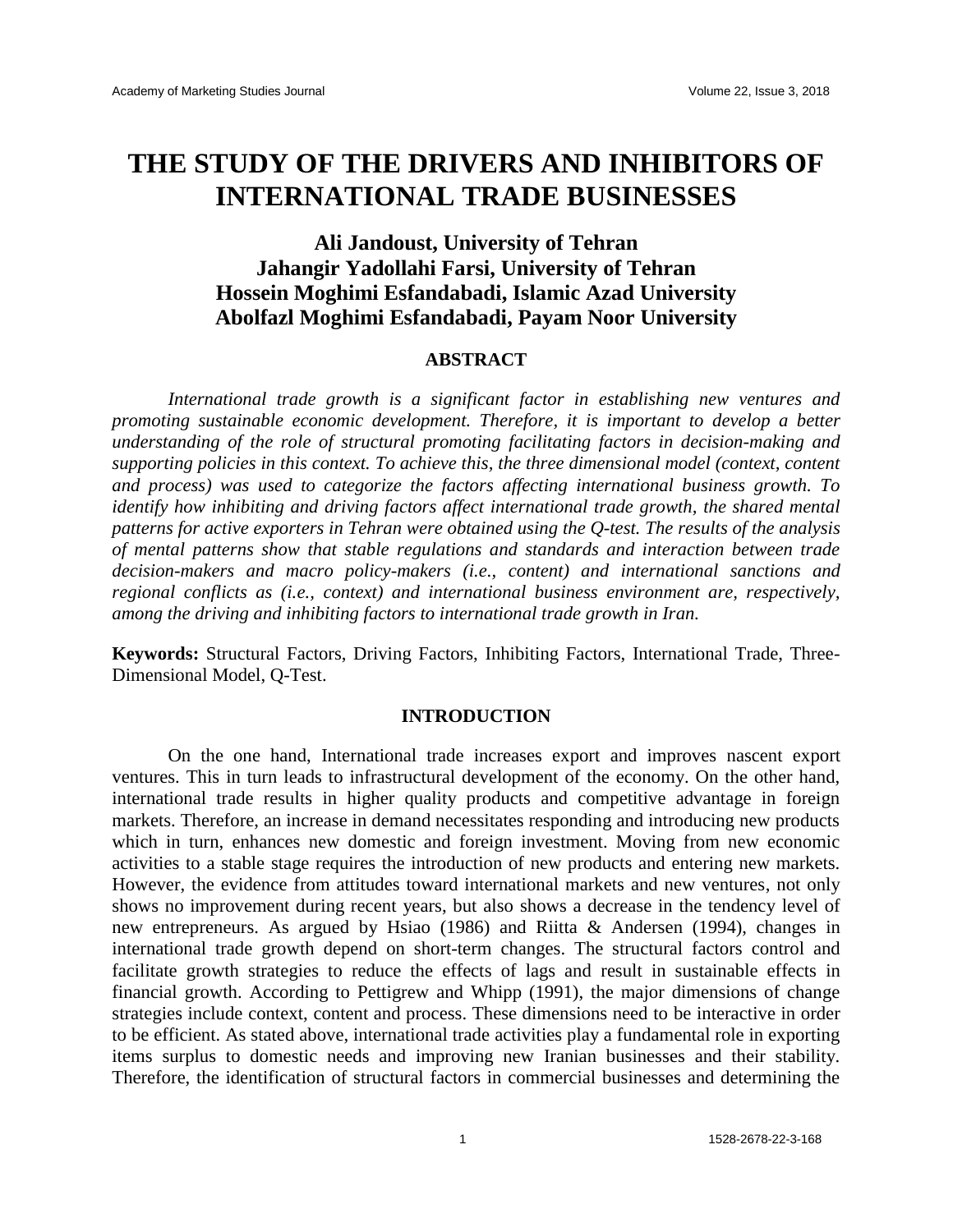weight and importance of each of the three dimensions above could produce significant results in efficient decision-making and policy-making in developing non-oil export growth strategies. This would improve the political and economic system in Iran and enhances trade visions and active interaction with global economies. To achieve this, the data required for identifying the inhibiting and driving factors of international trade growth were collected and the results were analysed using the Q-test and sorting aligned mental patterns. The weight of key structural (driving and inhibiting) factors affecting international trade growth was determined using the factors of mental patterns in nine groups. So, the main aim of paper is the study of the drivers and inhibitors of International Trade Businesses (ITS).

## **LITERATURE REVIEW**

International trade theories and concepts emerge to explain why manufactured products are exchanged between countries; to determine the factors affecting international trade businesses; and to study the economies particularly domestic and foreign relations. Numerous theories have been proposed on international trade. The primary contemplations on economy were seen during the Mercantilism period after the  $16<sup>th</sup>$  century. Mercantilist thinking is considered as one of the first economic systems which played a significant role in developing the classic economy school from 1500 to 1800. Mercantilism, the first economic theory, focused on manufacturing products with clear advantages. Adam Smith (1776) introduced trade growth strategies in international trades. Ricardo points to stages in business which leads to competitive advantage. Approaches developed after Ricardo, such as relative advantage approach by Hecksher-Ohlin focus on production factors. Moreover, Leonidou & Leonidas (2000) argued that the frequency of production factors affect global trade. Based on these theories, some models are proposed which study the causes of international businesses such as product life cycle (PLC), international new ventures (INV). In these models, the product type, norms of the industries, attitudes of business managers are considered as the main factors for entering global markets.

In the two mentioned models (i.e., INV and PLC), the product formation process will be investigated from the primary resources mobilization to its market sales. Kalleberg and Berg (1989) state that as long as the relationship between social structures and market environment is not studied, arriving at a complete understanding of different aspects affecting economic performance is not possible. Therefore, to identify the driving and inhibiting factors of international trade growth, structural factors need to be examined. Hsiao (1986) also refer to the reliance of growth strategies on structural characteristics and argues that these characteristics shape environmental changes in companies. Therefore, structural factors could act as facilitators or inhibitors to domestic and international transactions in organizations and financial companies with constant or short-term effects (such as supporting policies, tax cut rules or infrastructural policies administered by governments to develop the economy and society.

Pettigrew & Whipp (1991) argue that there are structural factors which explain how events are done. Therefore, the identification and application of structural factors in growth strategies would lead to significant results.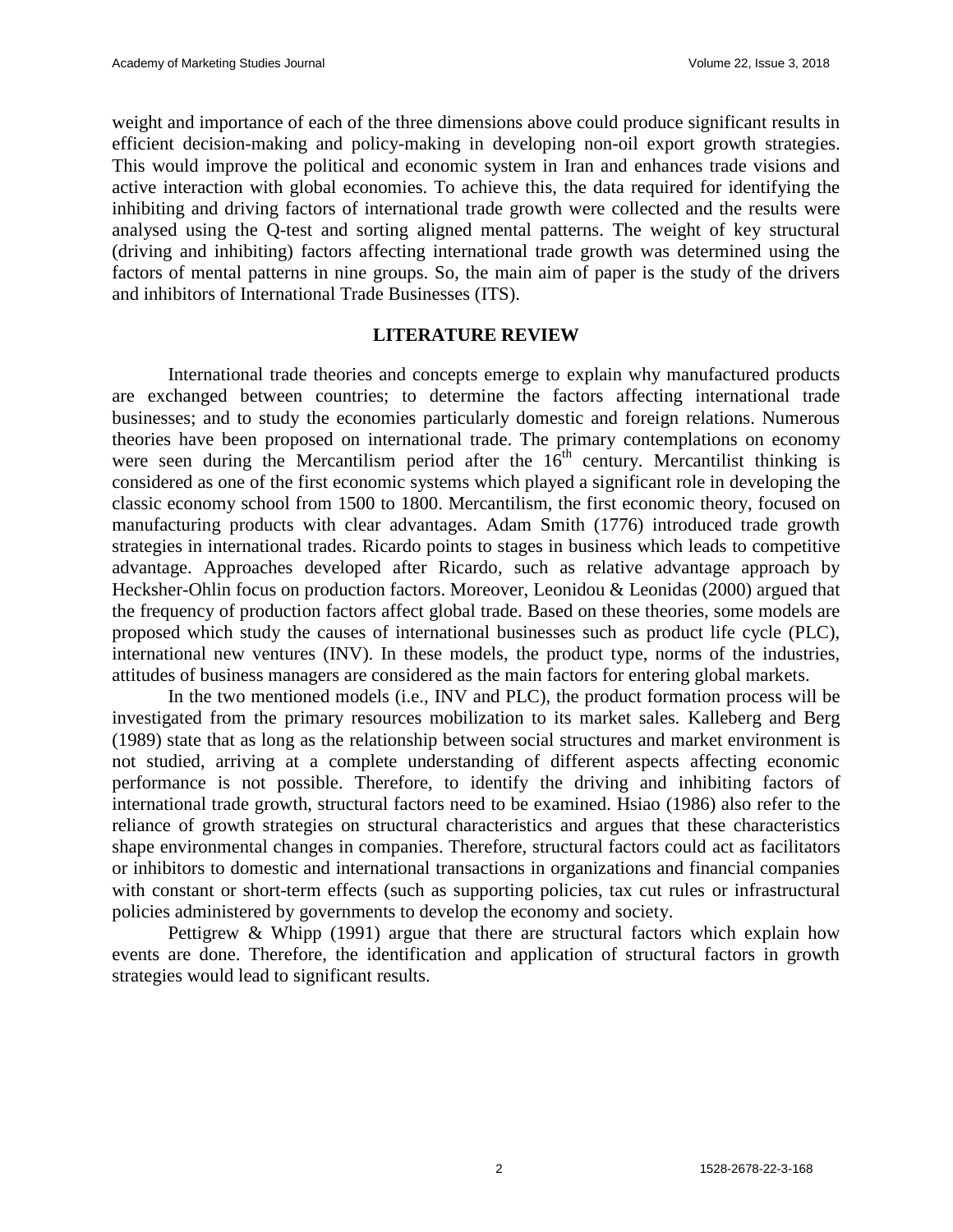

#### **FIGURE 1**

## **THE THREE-DIMENSIONAL MODEL PROPOSED BY PETTIGREW & WHIPP (1991)**

In this approach, successful changes could be achieved through the interaction between three dimensions noted below (Figure 1). Therefore, the growth process could be understood through considering (internal and external) contexts, contents (objectives and mental assumptions), processes (executive patterns). Management decisions are political processes. Therefore, changes are intertwined with macro policies. When it comes to crucial decisions, the most important factor will determine the result of the decisions. In an integrated management system, context could be divided into, "internal" or "external" conditions.

The "content" dimension is comprised of a set of integrated processes which includes human resources, information, material, infrastructures and financial resources. The "process" dimension refers to the process followed to achieve the main objectives (Asif, Fisscher & Olaf, 2009).

In a study by Groke & Kreidle (1967) on identifying the performance of managers active in foreign trade, factors such as office documents for export and obtaining information about foreign trades are considered as key factors affecting export growth. Sullivan & Bauerschmidl (1989) found that inhibiting factors for export growth include currency rates, transportation costs and foreign competition which are highly important in export growth. Leonidou & Leonidas (2000) found that the factors affecting export growth include: Various product standards, regulations and standards, lack of government support, transportation, infrastructural facilities, market analysis, difficulties related to providing agencies, after-sale services, currency rates, foreign competitors, reasonable pricing. The study by Ortega (2003) indicates that regulations and standards are among the inhibiting environmental factors. Leonidou (2004) reviewed 32 empirical studies related inhibiting factors of export growth identified these factors as affecting international trade growth: Information, marketing, government regulations and appropriate policy-making for supporting SMEs and participating in global markets. In order to identify the inhibiting factors to the presence of entrepreneurs in international markets and to export growth, Zafar, Craig, Imad & Hadidian, (2004) examined the activities of manufacturing companies in different industries.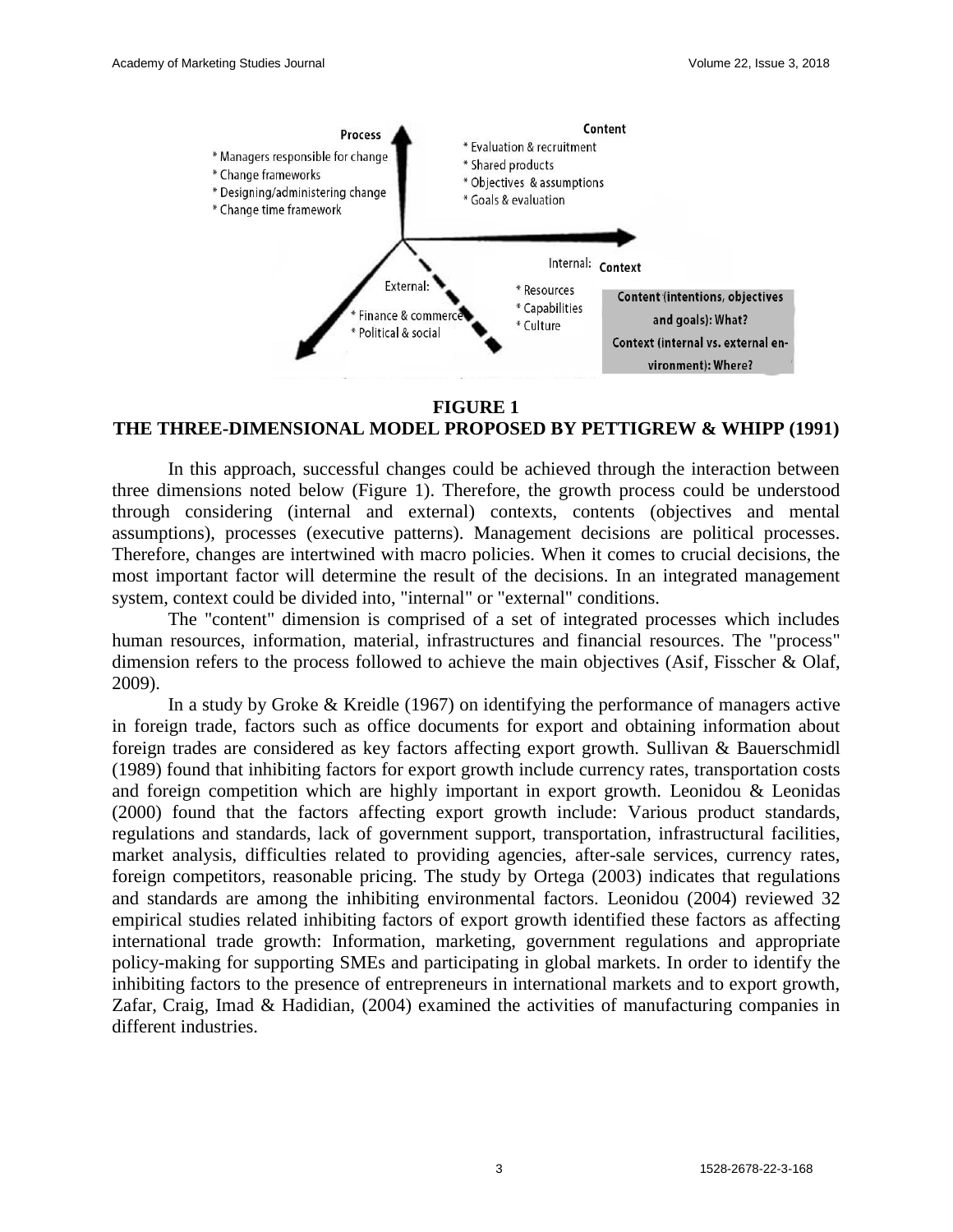| Table 1<br>THE STUDIES CONDUCTED ON INHIBITING AND DRIVING STRUCTURAL FACTORS<br>AFFECTING INTERNATIONAL TRADE BUSINESSES |                                             |                                                |                                                 |  |  |  |  |  |  |  |  |
|---------------------------------------------------------------------------------------------------------------------------|---------------------------------------------|------------------------------------------------|-------------------------------------------------|--|--|--|--|--|--|--|--|
| <b>Authors</b>                                                                                                            | <b>Structural Driving</b><br><b>Factors</b> | <b>Structural Inhibiting</b><br><b>Factors</b> | <b>International Trade</b><br><b>Businesses</b> |  |  |  |  |  |  |  |  |
| Groke & Kreidle (1967)                                                                                                    |                                             |                                                |                                                 |  |  |  |  |  |  |  |  |
| Sullivan & Bauerschmidl<br>(1989)                                                                                         |                                             |                                                |                                                 |  |  |  |  |  |  |  |  |
| Leonidou (1995a)                                                                                                          |                                             |                                                |                                                 |  |  |  |  |  |  |  |  |
| Leonidou & Leonidas $(2000)$                                                                                              |                                             |                                                |                                                 |  |  |  |  |  |  |  |  |
| Orteega $(2003)$                                                                                                          |                                             |                                                |                                                 |  |  |  |  |  |  |  |  |
| Wiig (2004)                                                                                                               |                                             | ✓                                              |                                                 |  |  |  |  |  |  |  |  |
| Leonidou (2004)                                                                                                           |                                             |                                                |                                                 |  |  |  |  |  |  |  |  |
| Zafar, Craig, Imad &<br>Hadidian (2004)                                                                                   |                                             | V                                              | $\mathcal{L}$                                   |  |  |  |  |  |  |  |  |
| Moore (2006)                                                                                                              |                                             |                                                |                                                 |  |  |  |  |  |  |  |  |

#### **Theoretical Framework**

There are structural factors affecting the coordination of economic processes which explain how procedures are accomplished in a given context. Therefore, the conceptual model of the research (Figure 2) adopted from the theoretical model proposed by Pettigrew & Whipp (1991) (Figure 1) is used for classifying the obtained structural factors. The factors affecting international trade growth is extracted from the related literature and presented according to the three dimensions of context, content and process.



**FIGURE 2 THE CONCEPTUAL MODEL**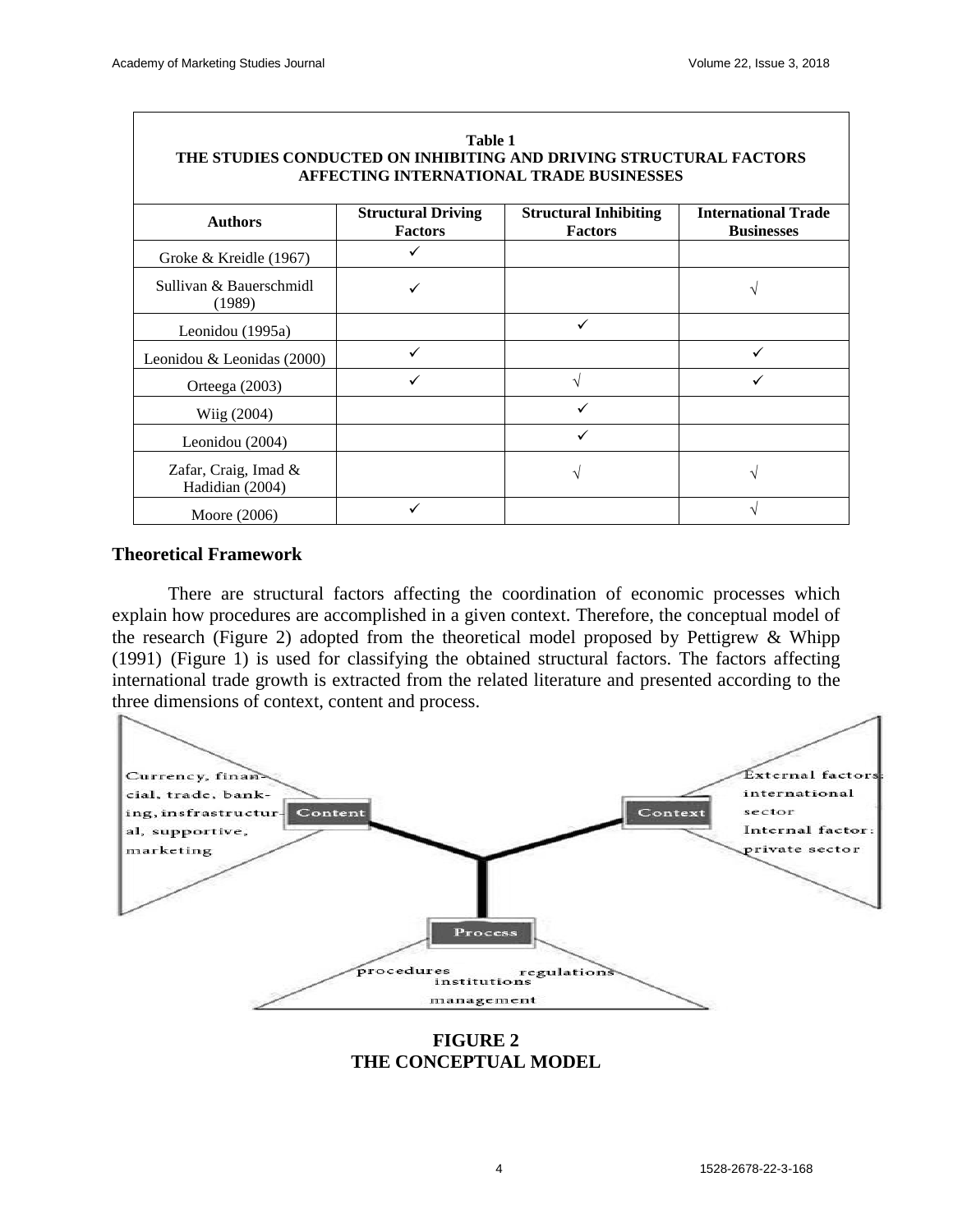#### **Contextual Structural Factors**

These include the factors for creating coordination with foreign institutions which affect international trade growth in Iran. External factors consist of political, economic and cultural factors, international infrastructures and internal factors consist of the private sector.

#### **Content Structural Factors**

These include the initiatives carried out by the government for organizing and administering economic policies, infrastructural development, support and promotion.

#### **Process Structural Factors**

Rules, trends, institutions and management policies coordinate the decisions made for trade growth and facilitate the process toward achieving the goals.

The results of categorization of factors into different levels and classes is examined though interviews with experts. This examination is done to measure whether the factors possess structural features or not and if they are related to the subject of the research at hand. Finally, 13 contextual factors, 9 content factors and 10 process factors affecting international trade growth in Iran were detected (Table 1).

#### **METHODOLOGY**

The present study uses the Q-test, shared mental patterns of active exporters in Tehran to examine the effect of structural driving and inhibiting factors on international trades. The statistical population includes the experts and respondents. The experts were selected through non-random purposive and snowball sampling as three executive chains of executive, academic and government groups which consisted of 13 experts. Using stratified-random method, the respondents were selected from 581 active exporters introduced by the Trade Promotion Organization of Iran. Since the sample population includes 21 sorters, 30 sorters, 40 sorters and more and below this scale also suffices for particular purposes (Boros, 2006), 40 exporters were selected as the respondents through stratified-random method. The frequency of the sample population is examined with regard to their education, experience, institution and activities. The analysis shows that the frequency of the characteristics of each group is similar and 93 percent (12 respondents) held MA and PhD degrees. 74 percent of the respondents (active exporters) held university degrees and 37% had more than 15 years of experience in international trade activities. Sixty percent of their institutions were administered legally and 47% were engaged in international trades related to industries and mines and just one respondent was engaged in tourism activities. The reliability and validity of the collected data were tested using the Cronbach's alpha. The reliability coefficient is 95% which proves the reliability of the Q-sample statements and the results for Q-statement sorting. The validity of the test is usually determined by the related experts. Similarly, in the present research the accuracy of Q-statements is tested by the experts. Therefore, the Q-statements are content valid.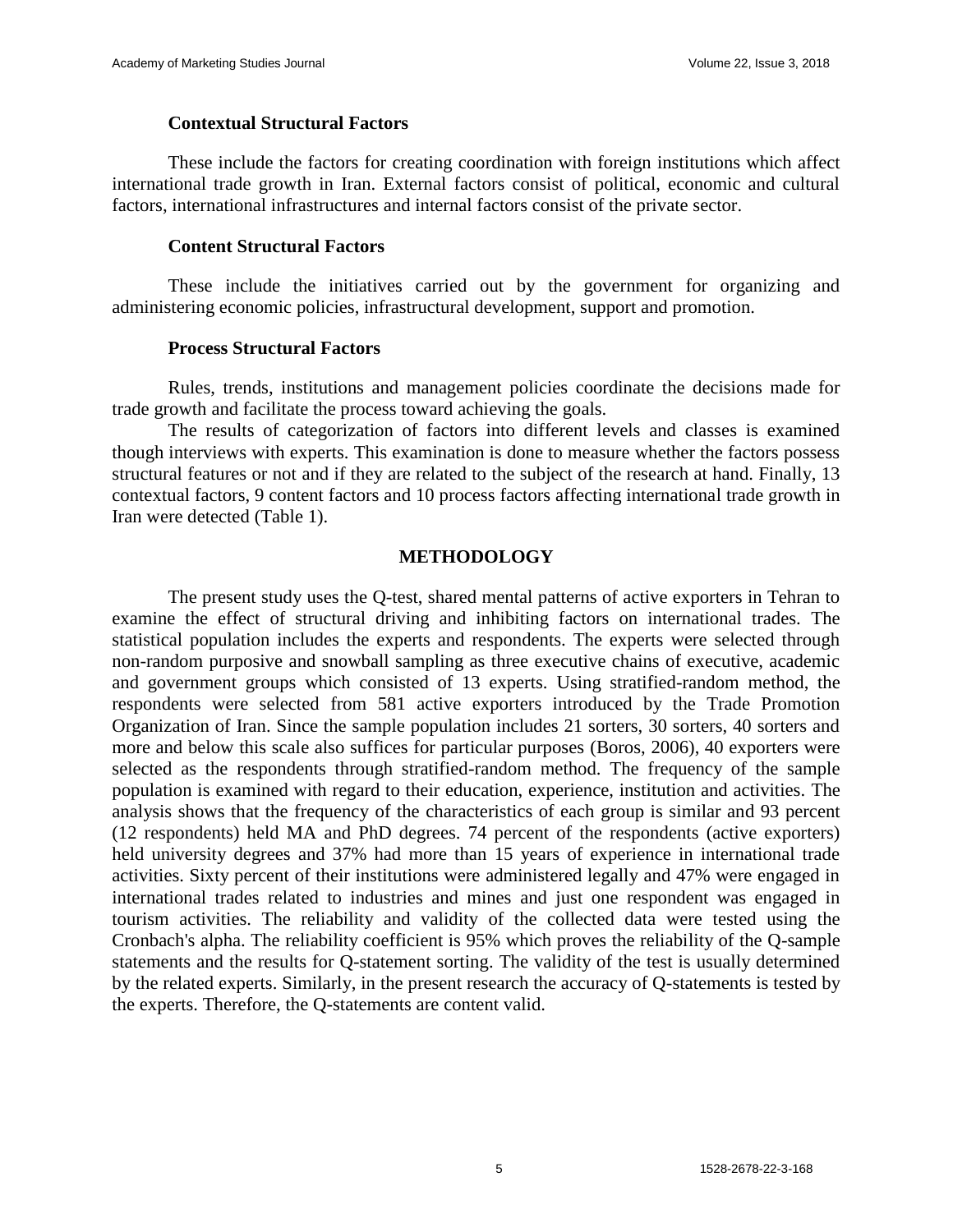## **RESULTS**

Verbal data was collected through content analysis of the interviews. The key concepts in interviews were determined and afterwards the factors affecting international trade were extracted. The results for content analysis of the interviews with experts are shown in Table 2.

| Table 2<br><b>FACTORS AFFECTING INTERNATIONAL TRADE GROWTH OBTAINED FROM</b><br><b>INTERVIEWS</b> |                                                                                                  |  |  |  |  |  |  |  |  |  |  |
|---------------------------------------------------------------------------------------------------|--------------------------------------------------------------------------------------------------|--|--|--|--|--|--|--|--|--|--|
| 1-Lack of stability in import & export regulations<br>and standards                               | 2-Evaluating product quality and controlling export<br>products                                  |  |  |  |  |  |  |  |  |  |  |
| 3-The attitudes of other countries to products<br>imported from Iran                              | 4-After-sale services and guaranteeing export<br>products                                        |  |  |  |  |  |  |  |  |  |  |
| 5-The demands for Iranian products in adjacent and<br>Islamic countries                           | 6-Iranian commercial complexes in adjacent markets                                               |  |  |  |  |  |  |  |  |  |  |
| 7-The presence of foreign international<br>transportation companies                               | 8-Holding permanent exhibitions for the selected<br>products in neighbouring markets             |  |  |  |  |  |  |  |  |  |  |
| 9-International sanctions and the recent UN<br>resolutions                                        | 10-Interaction between trade decision makers and<br>general policy makers                        |  |  |  |  |  |  |  |  |  |  |
| 11-Regional conflicts and challenges with<br>neighbouring countries                               | 12-The conformity of management expertise to<br>executive positions                              |  |  |  |  |  |  |  |  |  |  |
| 13-Expanding and improving airline industries.                                                    | 14-Currency management systems and constant<br>interference of the government in currency market |  |  |  |  |  |  |  |  |  |  |
| 15-Developing shipping and improving ports and<br>shipping industry                               | 16-State monopoly control over currency supply                                                   |  |  |  |  |  |  |  |  |  |  |
| 17-Pricing                                                                                        | 18-World oil prices                                                                              |  |  |  |  |  |  |  |  |  |  |
| 19-Determining average salary                                                                     |                                                                                                  |  |  |  |  |  |  |  |  |  |  |

To determine the correlation of the viewpoints of the respondents and to identify the convergent mental patterns, the cross correlation matrices of the respondents and the effect of

each factor with the significant level of 5% was obtained. Just like the exploratory factor analysis, the Q-factor analysis consisted of two phases: Extracting the common mental patterns and classifying them as the first phase and then resorting them for interpretation. Principal component method is among the most common methods for extracting the factors for conducting the first Q-factor analysis phase (Khoshgouyan, 2007). SPSS software was used to carry out the final analysis. Factor loadings are sorted purposefully to conduct the analysis based on new re-sorted groupings. The results illustrate the relation of each respondent with his corresponding mental pattern group.

## **The Significance and Weight of each Driving and Inhibiting Factors**

After the correlation coefficient analysis of the mental patterns of the respondents in each group, factors related to 6 respondents with highest correlation were selected as the core mental patterns in the group.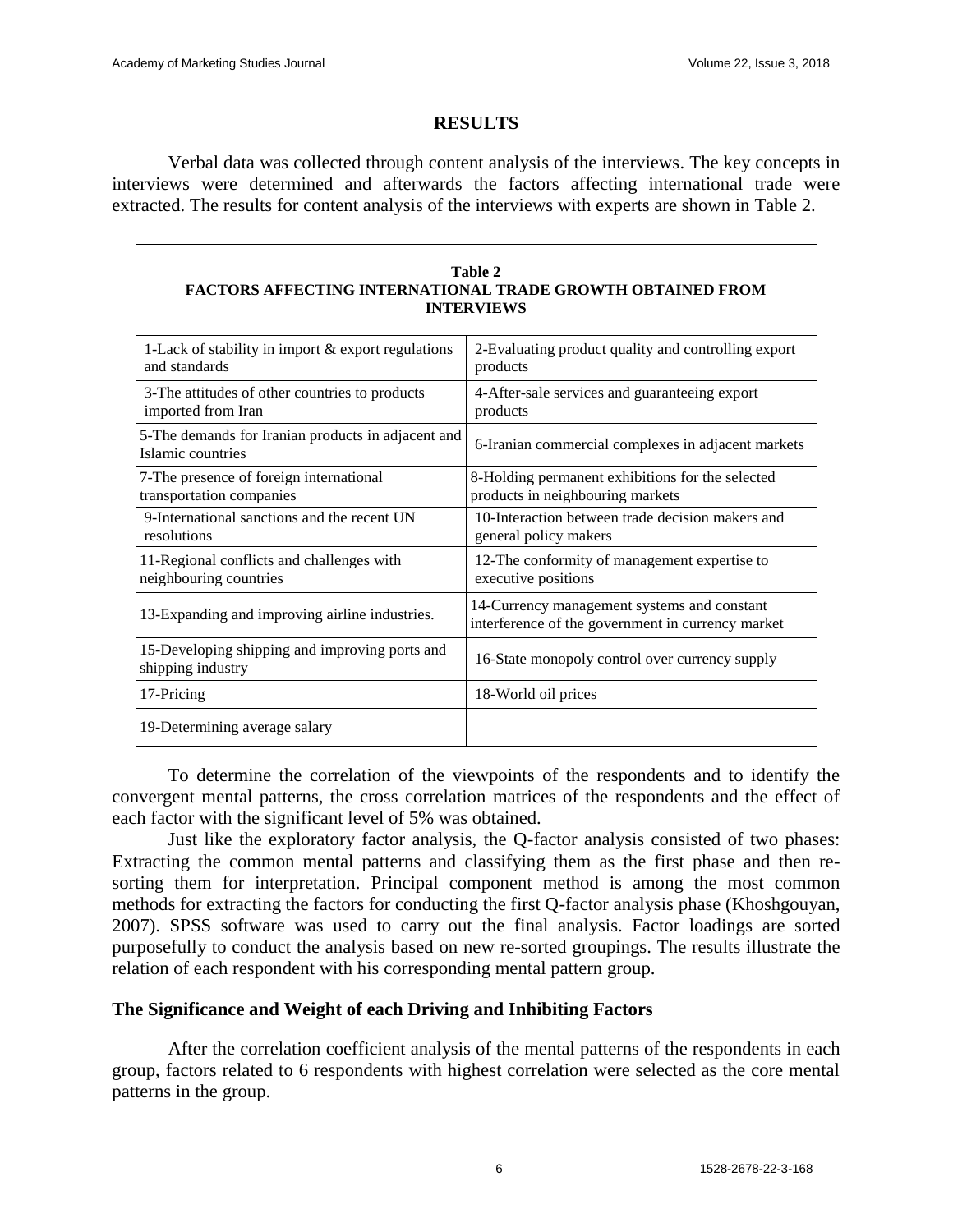The correlation coefficients for mental patterns of other respondents were below average or showed no significant relationship.

| Table 3<br>SORTING THE CORE RESPONDENTS |              |                |                |                |   |                |                |                |   |    |    |    |                |    |    |                |                |                 |          |                |                |              |    |     |          |                |    |    |                |                           |                |
|-----------------------------------------|--------------|----------------|----------------|----------------|---|----------------|----------------|----------------|---|----|----|----|----------------|----|----|----------------|----------------|-----------------|----------|----------------|----------------|--------------|----|-----|----------|----------------|----|----|----------------|---------------------------|----------------|
|                                         | <b>Items</b> |                |                |                |   |                |                |                |   |    |    |    |                |    |    |                |                |                 |          |                |                |              |    |     |          |                |    |    |                |                           |                |
| <b>Respondent</b>                       |              | $\overline{2}$ | 3              | 4              | 5 | 6              |                | 8              | 9 | 10 | 11 | 12 | 13             | 14 | 15 | 16             | 17             | 18              | 19 20 21 |                |                | 22           | 23 |     | 24 25 26 | 27             | 28 | 29 | 30             | 31                        | 32             |
| p17                                     |              |                | 2              |                |   | 3              | $\overline{c}$ | $\overline{0}$ |   |    |    |    | $\overline{c}$ |    |    | $\overline{c}$ | 3              |                 |          | 4              | 2              | 2            |    |     |          | $\overline{c}$ | 2  | 3  | 3              | $\overline{2}$            |                |
| p24                                     |              |                | $\overline{2}$ | $\overline{2}$ |   | $\overline{4}$ | $\overline{4}$ | $\overline{4}$ |   |    |    |    |                |    |    | 4              |                | 4               |          | $\overline{4}$ |                | 4            |    |     |          | $\overline{4}$ | 4  | 4  | $\overline{4}$ | $\overline{4}$            | $\overline{4}$ |
| p14                                     |              |                | $\overline{4}$ | $\overline{2}$ |   | 3              | 4              | $\mathfrak{2}$ |   |    |    |    | $\overline{2}$ |    |    | 4              | $\overline{4}$ | 4               |          | 4              | $\overline{c}$ | 2            |    |     |          | $\overline{4}$ | 4  | 4  | $\overline{4}$ | 4                         | $\overline{2}$ |
| p25                                     |              |                | 1              | 4              |   | 4              | 4              | $\overline{4}$ |   |    |    |    | 4              |    |    | 4              | 4              | 4               |          | 4              |                | 2            |    |     |          | 4              | 4  | 4  | $\overline{4}$ | 4                         | $\overline{4}$ |
| p18                                     |              |                | 3              | $\overline{2}$ |   | 2              | 3              | $\overline{2}$ |   |    |    |    | 4              |    |    | 3              | $\overline{4}$ | 3               |          | $\overline{2}$ | 3              | 2            |    |     |          | $\overline{4}$ |    | 3  | 3              | 4                         | $\overline{2}$ |
| p7                                      |              |                | 3              | $\overline{c}$ |   |                | 3              | 3              |   |    |    |    | 4              |    |    | 3              | $\overline{4}$ | 3               |          | $\overline{c}$ | 3              | 2            |    |     |          | 4              |    | 3  | 3              | $\overline{4}$            | $\overline{2}$ |
| Total share                             |              |                | 15             | 13             |   |                | 17 20          | 15             |   |    |    |    | 17             |    |    |                | 20 20          | 19 <sub>1</sub> |          | 20             | 12             | 14           |    |     |          | 22             | 16 | 21 | 21             | 22                        | 15             |
| The weight of                           |              |                |                |                |   |                |                |                |   |    |    |    |                |    |    |                |                |                 |          |                |                |              |    |     |          |                |    |    |                |                           |                |
| convergent                              |              |                | 33 27 4.7 4    |                |   | 5.36.24.7      |                |                |   |    |    |    | 5.3            |    |    |                |                | 35 6.2 6.2 5.9  |          |                |                | $6.23.7$ 4.3 |    | 4.1 |          | 6.8            |    |    |                | 5   6.5   6.5   6.8   4.7 |                |
| statements                              |              |                |                |                |   |                |                |                |   |    |    |    |                |    |    |                |                |                 |          |                |                |              |    |     |          |                |    |    |                |                           |                |

According to Table 3, the statements 3, 4, 6, 7, 8, 13, 16, 17, 18, 20, 21, 22, 27, 28, 29, 30, 31 and 32 are driving factors and their weights are, respectively: 4.7, 4, 5.3, 6.2, 4.7, 5.3, 6.2, 5.9, 6.2, 3.7, 4.3, 6.8, 5, 6.5, 6.5, 6.8 and 4.7. The statements 1, 2, 15 and 24 are inhibiting factors and their weights are, respectively: 33.3, 27, 35.4 and 4.1. The conformity in other statements was not strong enough.

## **The Weight and Significance of Structural Driving Factors**

Using the factors respondents whose mental patterns were selected as the core mental patterns, the weight of each factor in the two driving and inhibiting groups was determined.

## **The Weight and Significance of Structural Inhibiting Factors**

As noted in the previous section, the weight of each factor is obtained through the way core mental patterns are sorted in each group. Figure 3 shows the weight of each inhibiting factor.

The results of the factors of core mental patterns in each group, the weight of the factors in driving and inhibiting groups is determined. In this section, factors are prioritized according to their weight and significance. Afterwards, the key structural factors affecting international trade with regard to context, content and processes are identified.

The driving and inhibiting structural factors to the international trade growth are sorted as follows: Export-oriented clusters and having access to foreign markets information which are the contextual structural factors affecting international trade environments. Creating clusters improves the quality of products and services, enhances customer satisfaction and leads to interorganization cooperation, attracting foreign currencies, improving social capital and exchanging technical information.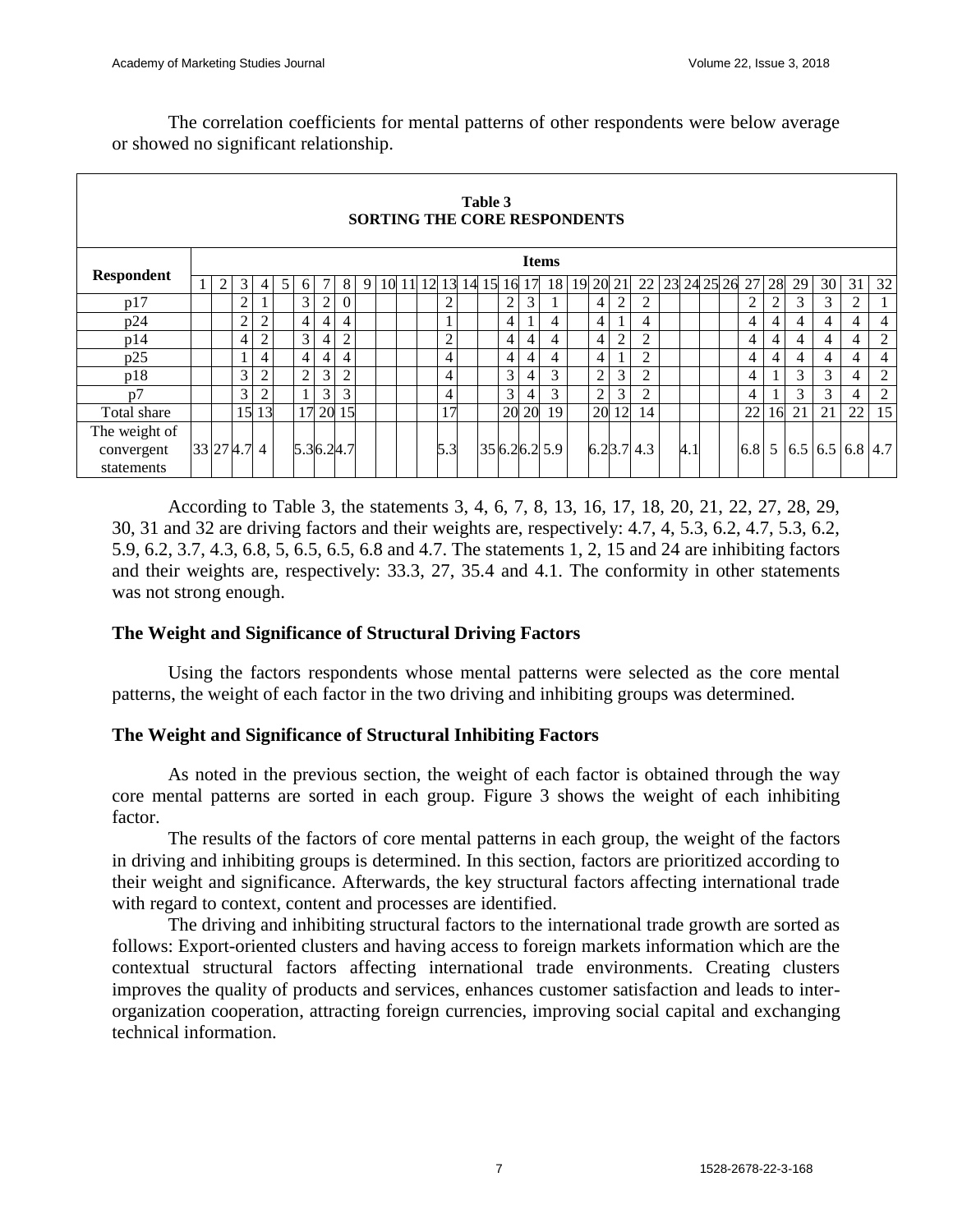



## **FIGURE 3 THE WEIGHT OF INHIBITING FACTORS**

#### **CONCLUSION**

The main reason for the failure of the enterprises is the lack of knowledge about consumers and markets. This can be overcome through developing a relationship between manufacturing enterprises, developing clusters, establishing CODEX system, cooperation with the related ministries, developing standards and information exchange systems for foreign trade. Other inhibiting factors of international trade include international sanctions, regional conflicts which are highly influenced by foreign policies and having trade relationships with other countries. The driving factors of content dimension include after-sale services and developing ports and rail transportations. Providing guarantee and other services for products could increase the impact factor of each product in the market and improve trust in products and after-sale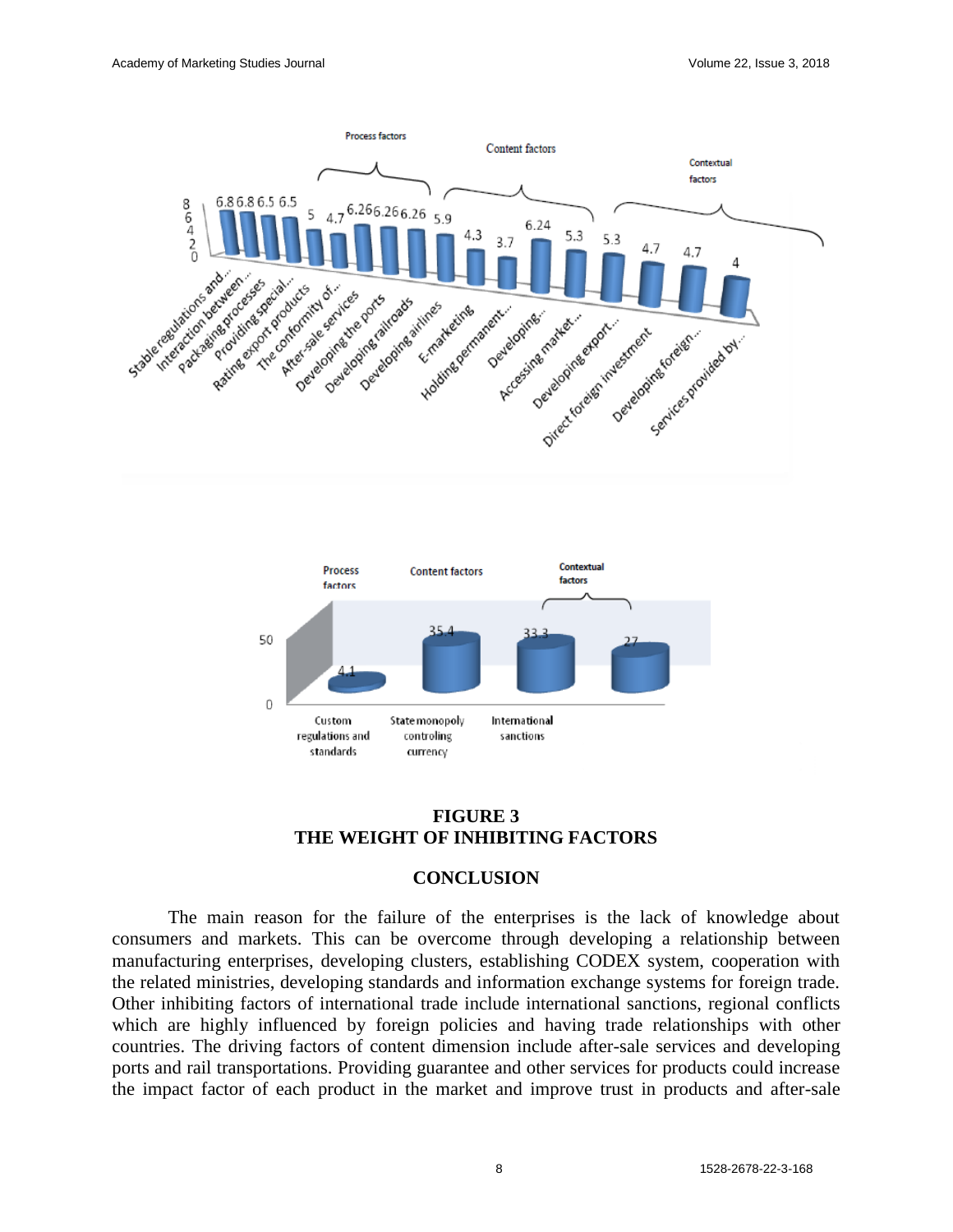services. This in turn results in sustainable products and long-term competitive advantage. Other driving factors affecting trade growth include policies for developing infrastructures.

The overview of welfare conditions in developed and industrial countries proves the significance and facilitating role played by the above factors in their development. The most significant inhibiting factor in international trade is the state monopoly. If administered properly, currency policies could have a positive effect on economy and particularly export and import sectors. Stable regulations and standards, the interaction of trade decision-makers with macro policy-makers are among the driving structural factors affecting international trade. Obviously, regulations and standards are enforced to accomplish and execute objectives. The more the interactions of experienced businessmen with unions of the chambers of commerce and the more improved the relationships of these commissions and unions with the Department of Commerce, the more stable the regulations and standards would be. However, custom regulations and standards are among the inhibiting factors of the international trade to the extent that most regulations create a lack of cooperation. Therefore, these rules need to be modified and updated if economic processes are to be facilitated. Surprisingly, the current evidence proves the opposite. The evaluation of the trade bill started five years ago and MPs have formed special commissions for studying this issue. Nonetheless, how this bill is going to be changed and modified has not been addressed and enacted so far.

#### **REFERENCES**

- Asif, M.B., Fisscher, E.J. & Olaf, A.M. (2009). Process embedded design of integrated management systems. *International Journal of Quality & Reliability Management, 26*(3), 261-282.
- Boros, S. (2006). *Q-methodology: Applications and implications, invited lecture at the research colloquium of the department of organizational studies*. Tilburg University.
- Brown, S.R., Durning, D. & Selden, S.C. (2008). Q-methodology. In K. Yang & G.R. Miller (Eds.), *Handbook of research methods in public administration* (pp. 721-763). New York: Taylor & Francis.
- Groke, P. & Kreidle, J.R. (1967). Export! Why or why not? Managerial attitude and action for smaller sized business firms. *Business & Society September, 8*, 7-12.
- Hsiao, C. (1986). *Analysis of panel data.* Cambridge University Press.
- Kaleka, A. & Constantine, S.K. (1995). Exporting problems: The relevance of export development. *Journal of Marketing Management, 11,* 499-515.
- Kalleberg, A.L. & Ivar, B. (1989). Work and industry: Structures, markets and processes. *Social Forces, 68*(2), 244.
- Leonidou, C.L. (1995a). Empirical research on export barriers: Review, assessment and synthesis. *Journal of International Market, 3*(1), 29-43.
- Leonidou, C.L. (1995b). Export barriers: Non-exporters perceptions. *International Marketing Review, 12*(1), 4-25.
- Leonidou, C.L. (2000). *Barriers to export management: An organizational and internationalization analysis.* Department of public and business administration, School of economics and management, University of Cyprus.
- Leonidou, C.L. (2004). An analysis of the barriers hindering small business export development. *Journal of Small Business Management,* 279-302.
- McKeown, B.F. & Thomase, D. (1988). *Q-methodology.* Sage publication, Inc.
- Moore, W. (2006). Structural and institutional factors that influence the export decision. *International Journal of Development Issues, 5*(2), 43-63.
- Orteega, S.S. (2003) Export barriers insights from small and medium-sized firms. *International Small Business Journal, 21*(4), 403-419.
- Pettigrew, A.M. & Whipp, R. (1991). *Managing change of competitive success*. <http://www.blackwellpublishing.com/>
- Riitta, M.R. & Andersen, O. (1994). Structural and behavioural predictors of export adoption: A Norwegian. *Journal of International Marketing, 2*(1), 73-89.
- Sullivan, D. & Bauerschmidl, A. (1989). Common factors underlying barriers to export: A comparative study in the European and US paper industry. *Management International Review, 29*(2), 17-32.